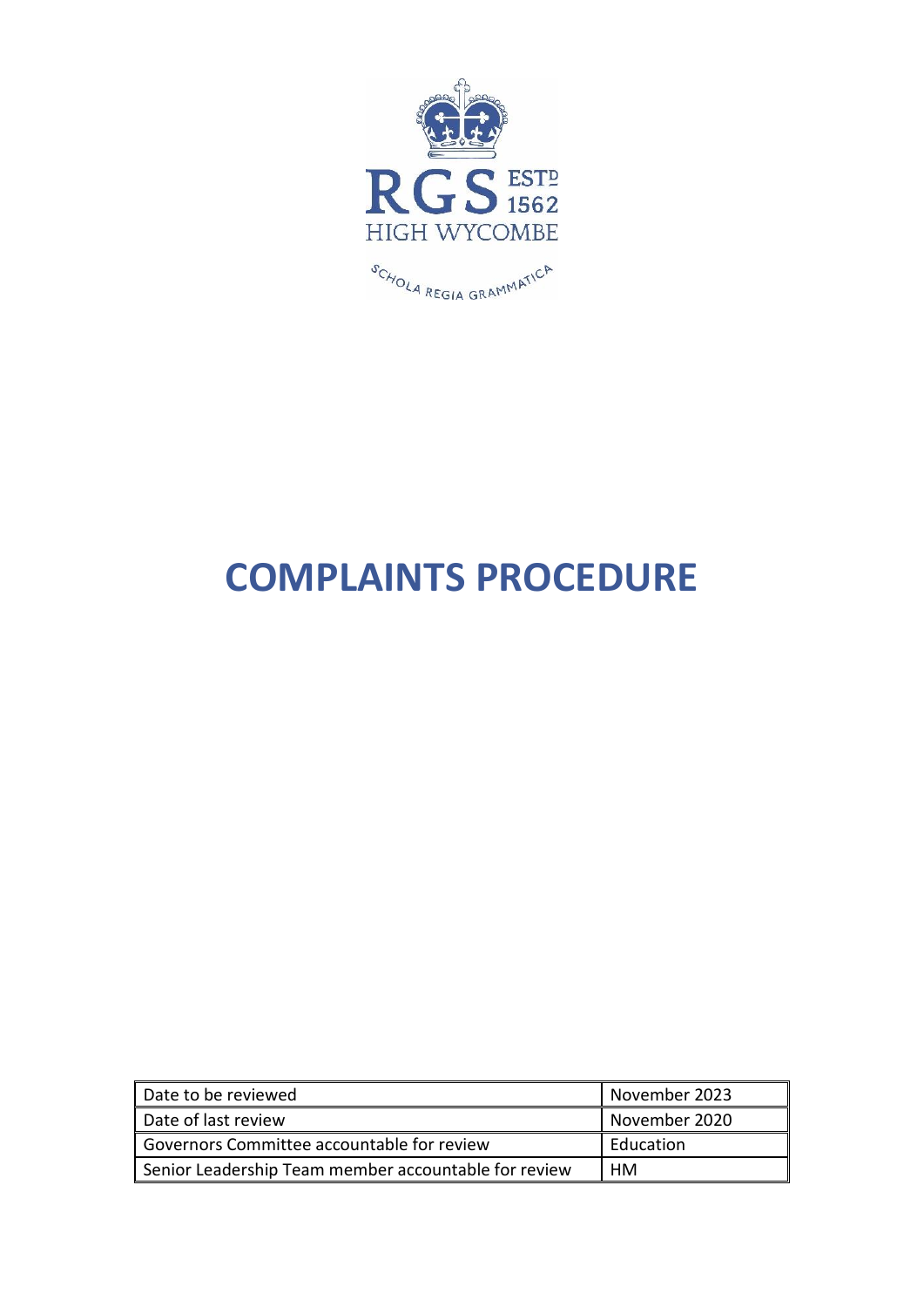## **Introduction**

This document sets out Royal Grammar School's procedure for addressing formal complaints. The policy is designed to ensure that a concern or a complaint is managed fairly, efficiently and at the appropriate level. We aim to do so sympathetically and to resolve the matter as soon as possible. Any complaint must be made within 3 months of the area of concern.

If you have any concerns about the school or your son's education, please contact us to discuss the matter at the earliest opportunity. If we do not know what your concerns are, we will not be able to do anything about them. The school fully understands that concerns which are not quickly resolved can cause resentment. The school's intention is that parents and their sons should never feel that a complaint will not be taken seriously or will adversely affect their son or his opportunities whilst at RGS.

### **The difference between a concern and a complaint**

The school defines a concern as 'an expression of worry or doubt over an issue considered to be important for which reassurances are sought'. A complaint is defined as 'as expression of dissatisfaction about actions taken or a lack of action'.

#### **Stage 1: Internal**

**Concerns**: We expect that most concerns, where a parent seeks intervention, reconsideration or some other action to be taken, can be resolved informally. Please raise the concern initially as follows:

- **1. Teaching and Learning** if the matter relates to the classroom, the curriculum or special educational needs, please speak or write to the Subject Leader or Special Educational Needs Co-ordinator as appropriate.
- **2. Pastoral care** for concerns relating to matters outside the classroom, please speak or write to the relevant Head of Year or Assistant Head (Student Development) as appropriate.
- **3. Disciplinary matters** a problem over any disciplinary action taken or a sanction imposed should be raised first of all with the member of staff who imposed it then, if not resolved, with the relevant Head of Year or Assistant Head (Student Development).
- **4. Financial and administrative matters** a query relating to charges or to other administrative matters should be raised either with the Finance Office or with the Finance and Resources Director.
- **5. Other** Should an informal concern or complaint be raised with a member of staff other than those designated at item 1 to 4 above, he or she is asked to redirect it to the appropriate individual under this policy.

**Unresolved concerns**: A concern which has not been resolved by informal means within ten working days from the receipt of the complaint can be notified as a formal complaint in accordance with Stage 2 below.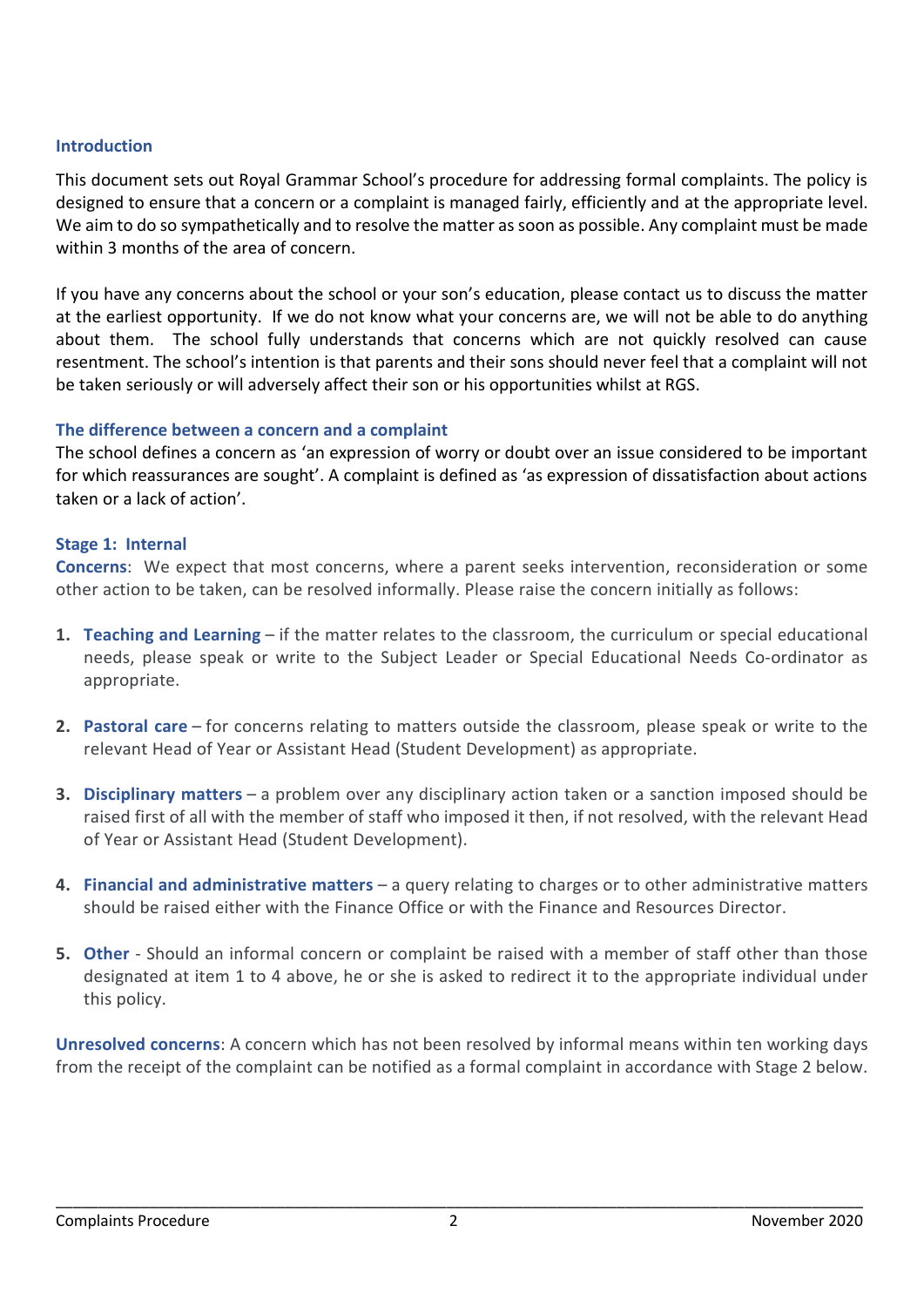**Record of concerns**: In the case of concerns raised under Stage 1 of this procedure, the only record of the concern and its resolution will be file notes by the person dealing with the complaint and/or file correspondence between the person raising the concern and the respondent.

It is a precondition to the operation of this policy that the complainant shall have made reasonable attempts to seek an informal resolution and shall have acted in relation to the matter in a reasonable and measured way.

## **Stage 2 – Formal Resolution (Investigation by a member of the Senior Leadership Team)**

- 1. The complainant must put the complaint in writing, addressed to the Headmaster, setting out briefly the facts and stating what it is that the complainant considers should have been done or where the has not met reasonable expectations.
- 2. An investigation will be carried out by a member of the Senior Leadership Team made up of the Deputy Headmaster, Chief Operating Officer and the Assistant Heads - who may offer the complainant a meeting and speak to others involved. Whenever reasonably possible, any meeting with the complainant will take place within 15 school days\* of the written complaint being received.
- 3. The investigator will put her/his findings in writing and will indicate what, if any, steps should be taken to resolve the matter. Whenever reasonably possible, this will be done within 15 school days\* of the meeting with the complainant and if no meeting is to take place within 15 school days\* of the complaint being received.

Any complaint relating to the Headmaster must be sent to the Clerk to the Governing Body, who will organise for a Govenor to carry out the investigation and if a satisfactory outcome is not reached then a Panel of Governors will hear the complaint.

Any complaint against a Governor must be sent to the Clerk to the Governing Body, who will organise for a Governor to carry out the investigation and if a satisfactory outcome is not reached then a Panel of Governors will hear the complaint.

Any complaint against the whole Governing Body must be sent to the Clerk to the Governing Body who will determine the most appropriate course of action.

# **Stage 3 – Formal Resolution (Panel Hearing)**

- 1. If the complainant is not satisfied with the response of the investigator, she/he may request that the complaint be considered by the Complaints Panel of the Governing Body which will comprise at least three people who have not previously been directly involved in the matter including one person who is independent of the management and running of the Royal Grammar School. That request must be in writing, addressed to the Clerk to the Governors at the Royal Grammar School, within ten school days\* of the response being sent to the complainant and must set out briefly the reasons why the complainant is dissatisfied with the response.
- 2. The Clerk will invite the Royal Grammar School to put in writing its response to the complainant's reasons. The Royal Grammar School will do this within 15 school days\* and at the end of that period (whether or not the Royal Grammar School has responded) the Clerk will convene a meeting of the Complaints Panel of the Governing Body. That meeting will be held as quickly as practicable given the need to find a date that is reasonably convenient for the complainant, the Royal Grammar School and the members of the Panel. Whenever possible, the meeting will be held within 15 school days\* of the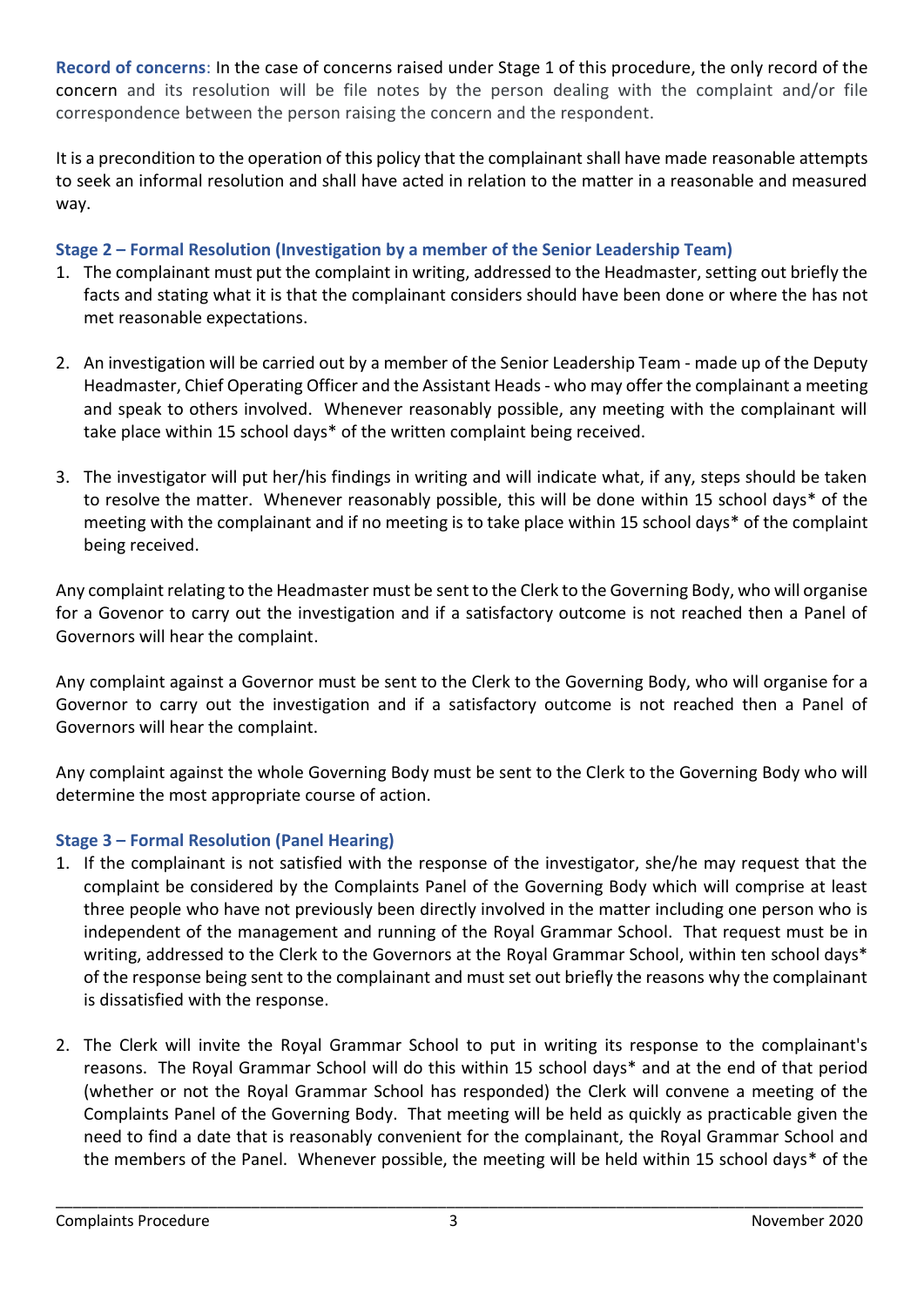end of the Royal Grammar School's response time. At any meeting, the complainant will be entitled to be accompanied by a friend but legal representation will not be allowed.

- 3. The meeting is not a court case and will be as informal as circumstances allow. The complainant will have the opportunity to put forward her/his reasons for dissatisfaction and to enlarge on them but may not introduce reasons that were not previously put in writing. The Royal Grammar School will have the opportunity to put its side of things and each side, as well as the panel members, will be able to ask questions. The complainant will have the opportunity to make final comments to the Panel.
- 4. The panel may make findings and recommendations and a copy of those findings and recommendations will be:
	- sent by electronic mail or otherwise given to the complainant and, where relevant, the person complained about; and
	- available for inspection on the Royal Grammar School premises by the Royal Grammar School Trust and the Headmaster.
- 5. The Panel will formulate its response as quickly as reasonably possible, aiming to do so within 10 school days\*, and the Clerk to the Governors will notify all concerned.

## **Attendance at a Complaints Panel Hearing**

The Complaints Panel will only proceed if the complainant and/or their representative attend. The Clerk will contact the complainant to ask if they would like another date for the hearing scheduled. If the complainant does not confirm attendance or fails to attend on the day without compelling reasons, the Complaints Panel will not proceed and the complainant will lose their right to the complaint being heard. Any further attempt to re-open the matter will be considered as falling under the serial/persistent complaint section as below.

## **Serial or persistent complainants**

If a complainant attempts to reopen an issue or a closely related issue that has already been dealt with under this complaints procedure, the Chairman of Governors may write to the complainant to inform him/her that the procedure has been exhausted and the matter closed, and that continued correspondence is vexatious and that the Royal Grammar School will not respond to any further correspondence on this issue or a closely related issue.

### **Unreasonable complainants**

The Royal Grammar School is committed to providing a high quality service to those who complain. We do not expect our staff to tolerate unacceptable behaviour and we have adopted the DfE model policy for unreasonable complainants to employ, if necessary.

### **Record Keeping**

A written record will be kept of all complaints that were resolved at the formal stage of the complaints procedure. Records will contain details of whether the complaint was resolved at stage 2, or whether it proceeded to a stage 3 panel hearing. The action taken by the school as a result of a complaint (regardless of whether they are upheld) will also be recorded.

## **Confidentiality**

Correspondence, statements and records relating to individual complaints will be kept confidential except where the Secretary of State or a body conducting an inspection under section 109 of the Education and Skills Act 2008 requests access to them or otherwise as required by law.